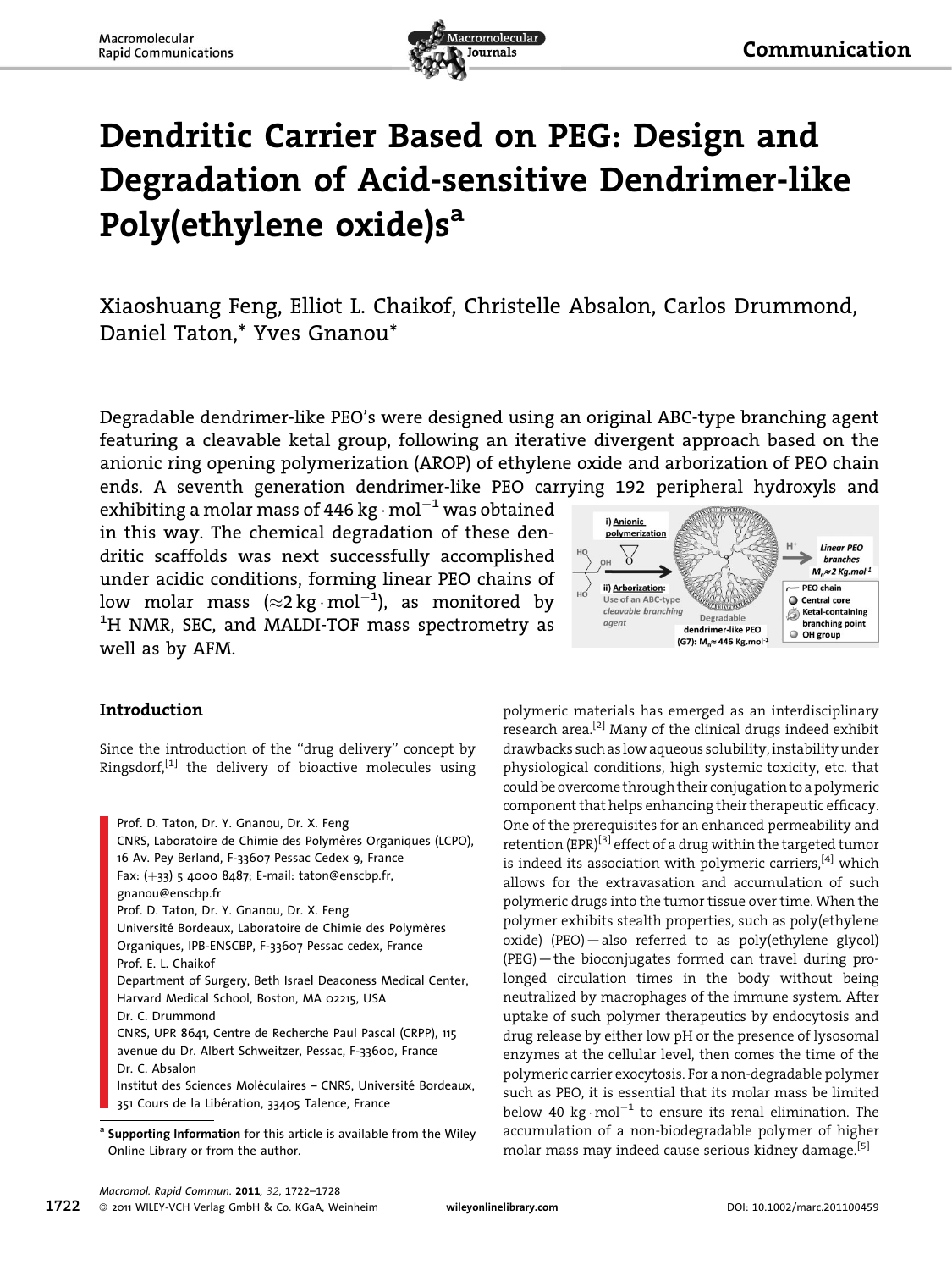Many polymers have been investigated as carriers for the delivery of drugs or proteins.<sup>[6]</sup> For instance, poly( $L$ -glutamic acid)[6i] conjugates are biodegradable but prone to an uptake by macrophages before reaching the target sites.<sup>[7]</sup> As for poly[N-(2-hydroxypropyl)methacrylamide]<sup>[6h,8]]</sup> and PEO,<sup>[6],6k,9]</sup> they are nonbiodegradable and have been mainly used in a range of molar mass below the renal elimination threshold of 40 kg  $\cdot$  mol $^{-1}$ . To impart biodegradability to PEO, several teams have derived linear PEO chains that include both pendant

functional groups $[10]$  for drug attachment and intracatenary fragile bonds—esters,[10a,10b,11] ortho esters,[12] amide,<sup>[10c]</sup> acetal,<sup>[10d,10e,13]</sup> and disulfide  $-$ <sup>[10f,14]</sup> sensitive to pH or reductive conditions. Generally obtained by polycondensation of PEG telechelics, these PEG derivatives exhibit, however, a broad molar mass distribution and illdefined structures.

In the last 5 years, we have developed synthetic strategies and prepared by divergent approach welldefined multihydroxy-ended,<sup>[15]</sup> but also pH controlled size-varying dendrimer-like PEO's,<sup>[16]</sup> and besides hetero $difunctional$  bouquet-type $[17]$  and asymmetrical Janustype dendrimer-like PEO's.<sup>[18]</sup> Such dendritic PEGs were obtained by repetition of anionic ring opening polymerization (AROP) of EO combined with suitable branching reactions  $(=$  arborization reactions). One outcome of our synthetic efforts was the discovery that dendritic PEO carriers with multiple reactive sites exhibit better in vivo anti-inflammatory activity than their linear and even star counterparts when fitted with glycosidic end units.<sup>[19]</sup> However, these glycoside-ended dendrimer-like PEO's were not biodegradable and were of molar masses higher than the renal clearance threshold, hence they could accumulate in the kidneys and provoke the so-called storage disease syndrome.[4]

In this contribution, we report the synthesis of dendrimer-like PEO's that are degradable under acidic conditions, due to the presence of ketal moieties at their branching points. An acidic environment—typically  $pH = 5$  – is found within the tumors at the cellular level, which means that the hydrolytic degradation of ketals would only occur after uptake by the cells.<sup>[20]</sup> A degradable dendrimer-like PEO up to generation seven carrying 192 peripheral hydroxyl groups, which represent as many functional sites to be fitted with the drug to deliver and receptor-targeting ligands, and exhibiting a molar mass of 446 kg $\cdot$  mol $^{-1}$  was synthesized divergently by reiterative AROP of EO and an arborization reaction using a newly designed ABC-type branching agent (Scheme 1). The degradation of these dendrimer-like PEO's under acidic



Scheme 1. Synthesis of the ABC-type cleavable branching agent. (a) Camphorsulfonic acid (10 mol-%), benzene (reflux, dean-stark trap); (b) NaH (1.5 equiv.), dried THF, 48 h.

conditions was monitored by  ${}^{1}H$  NMR spectroscopy and could be visualized by atomic force microscopy (AFM). The products of degradation were characterized by GPC and matrix-assisted laser desorption/ionisation time of flight (MALDI-TOF) mass spectrometry, providing for the first time a direct evidence that PEO branches grown generation after generation by the divergent approach are all wellcontrolled and uniform in size, as those grown by a convergent approach.<sup>[21]</sup>

## Results and Discussion

A three-arm PEO star, 5, was first prepared by AROP of EO from 1,1,1-tris(hydroxymethyl)ethane (2, Scheme 2).<sup>[15–18]</sup> 5 was then end-modified with 4 under phase transfer conditions at 50 $\degree$ C for 48 h. The resulting functionalized star, 5', carrying three ketal and three vinyl groups, respectively, was then subjected to osmylation, which consisted in the chemical modification of the three vinyl groups into six hydroxyls, while the three ketal rings remained intact as potentially cleavable linkages under acidic conditions. These three-arm PEO star derivatives, 5, 5', 5", were characterized by  ${}^{1}\mathrm{H}$  NMR spectroscopy (Figure S1 of Supporting Information) and MALDI-TOF mass spectrometry (Figure S2 of Supporting Information). Both methods confirmed the quantitative derivatization at each step.

The star precursor  $5$ <sup>"</sup> was then used to grow the PEO branches of second generation. Only 30% of the six OH groups of  $5$ <sup>"</sup> were deprotonated using DPMK and DMSO as the polymerization solvent.<sup>[15–18]</sup> Next, the six PEO branches of 1 000 g  $\cdot$  mol $^{-1}$  each were grown upon EO addition, affording the second generation dendrimer-like PEO 6. A symmetrical and unimodal size exclusion chromatography (SEC) trace with a marked shift to the higher molar mass region with regard to that of 5 could be observed (Figure 1), indicative of a complete initiation and living polymerization of EO. The <sup>1</sup>H NMR spectrum of 6 retained the same characteristic peaks as those of



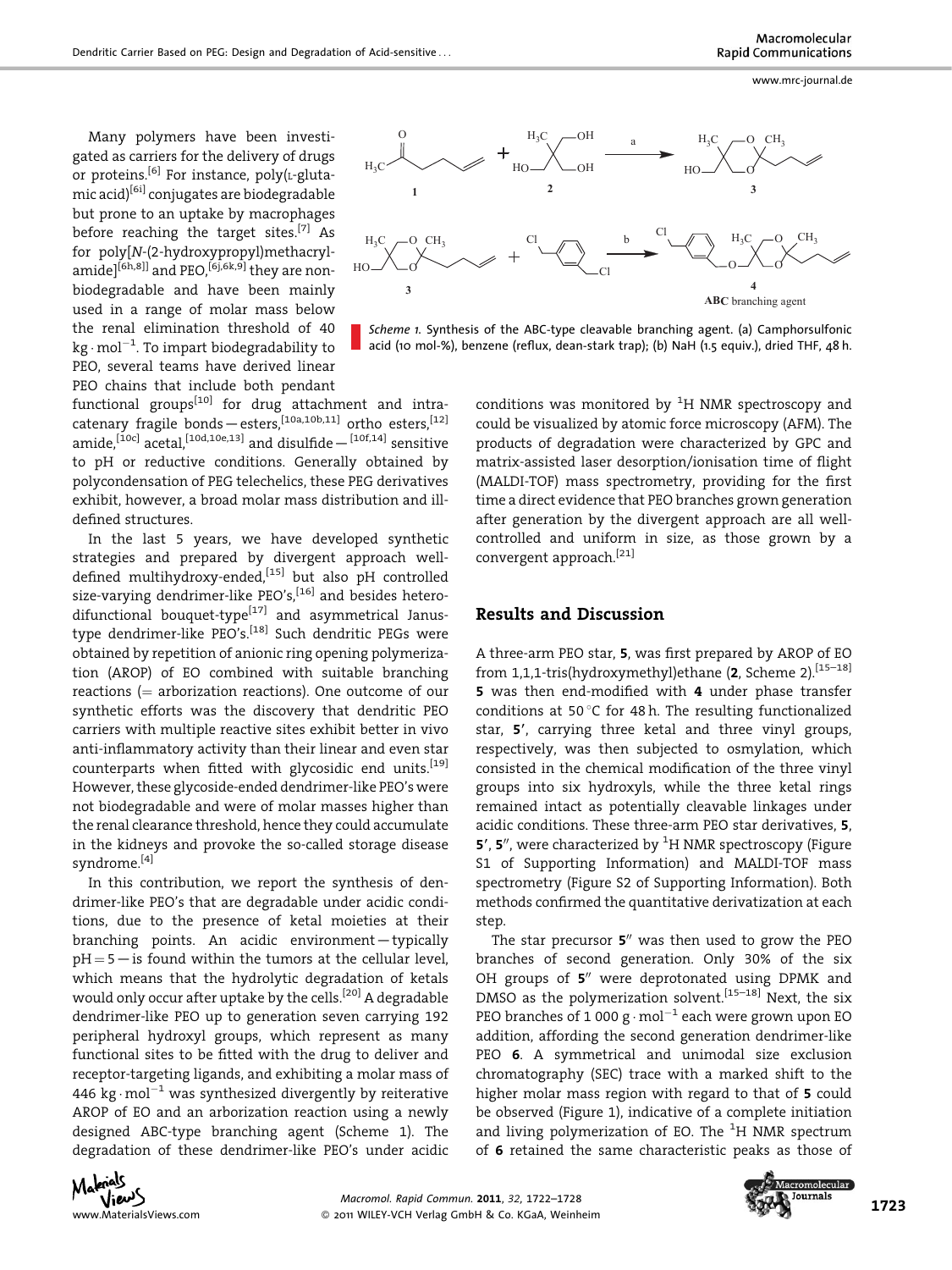www.mrc-journal.de



PEO-G7(kt)<sub>189</sub>(OH)<sub>192</sub> (generation 7)

Scheme 2. Synthesis of acid-sensitive degradable dendrimer-like PEO's. (i) a: DPMK (0.3 equiv. of hydroxyls), DMSO; b: ethylene oxide, 3 d, r. t.; (ii) 4 (1.5 equiv.), TBAB, NaOH, THF/H<sub>2</sub>O, 50 °C, 48 h; (iii) N-methylmorpholine-N-oxide (1.2 equiv.), 4 wt.-% OsO<sub>4</sub> (0.2 equiv.%)  $(CH<sub>3</sub>COCH<sub>3</sub>/H<sub>2</sub>O/t-BuOH (5:5:1), r. t., 24 h.$ 

its precursor  $5$ <sup>"</sup>, except that only one type of terminal primary hydroxyl groups appear at 2.7 ppm, and that the peak (c) assigned to EO repeating units increases substantially after polymerization (Figure S3 of Supporting Information). Using signals  $b$  and  $k$  at around 0.9 ppm of methyl protons belonging to the core and branching point, respectively, the molar mass of the second generation dendrimer-like PEO could be determined (Table 1). Furthermore, the average length of the PEO branches grown from the six hydroxyl groups of  $5<sup>n</sup>$  could be calculated using the three following assumptions: (i) the molar mass of precursor 5 remained unchanged after the successive chemical reactions; (ii) the arborization that transformed the 3 terminal hydroxyls of 5 into 6 was quantitative; (iii) all the six hydroxyl groups initiated the AROP of EO upon deprotonation. Experimental data agree well with targeted values on the basis of the feed ratio between EO and 5" (Table 1).

Following the same iterative procedure based on PEO chain ends arborization and AROP of EO, dendrimer-like PEO's with ketal-containing linkages could be synthesized, generation after generation, up to generation seven. Samples of all generations and their intermediates were characterized by  $^1\!H$  NMR and SEC. Narrow and unimodal molar mass distributions were obtained for all samples (Figure 1). Using the same assumptions as those adopted for sample 6, the total molar mass of the dendrimer-like PEO's synthesized,  $M_{\text{Gn NMR}}$ , and the molar mass of each PEO chain grown at every generation,  $M_{\text{Gn/PEO}}$ , could be calculated (Table 1).<sup>[22]</sup> Note that each branch length between two branching points actually fluctuates around 1 000 g  $\cdot$  mol $^{-1}$  at any generation considered.

Sample 11(generation 7), exhibiting a high enough molar mass  $(446 \text{ kg} \cdot \text{mol}^{-1})$  to be easily detectable by AFM, appeared as evenly distributed thin disk-like objects with an average diameter of 100 nm when deposited as individual molecules on mica.[15a] When characterized in aqueous solution by DLS, a monomodal particle size distribution with an average diameter of 58.8 nm of unimolecules is observed (Figure S6A of Supporting

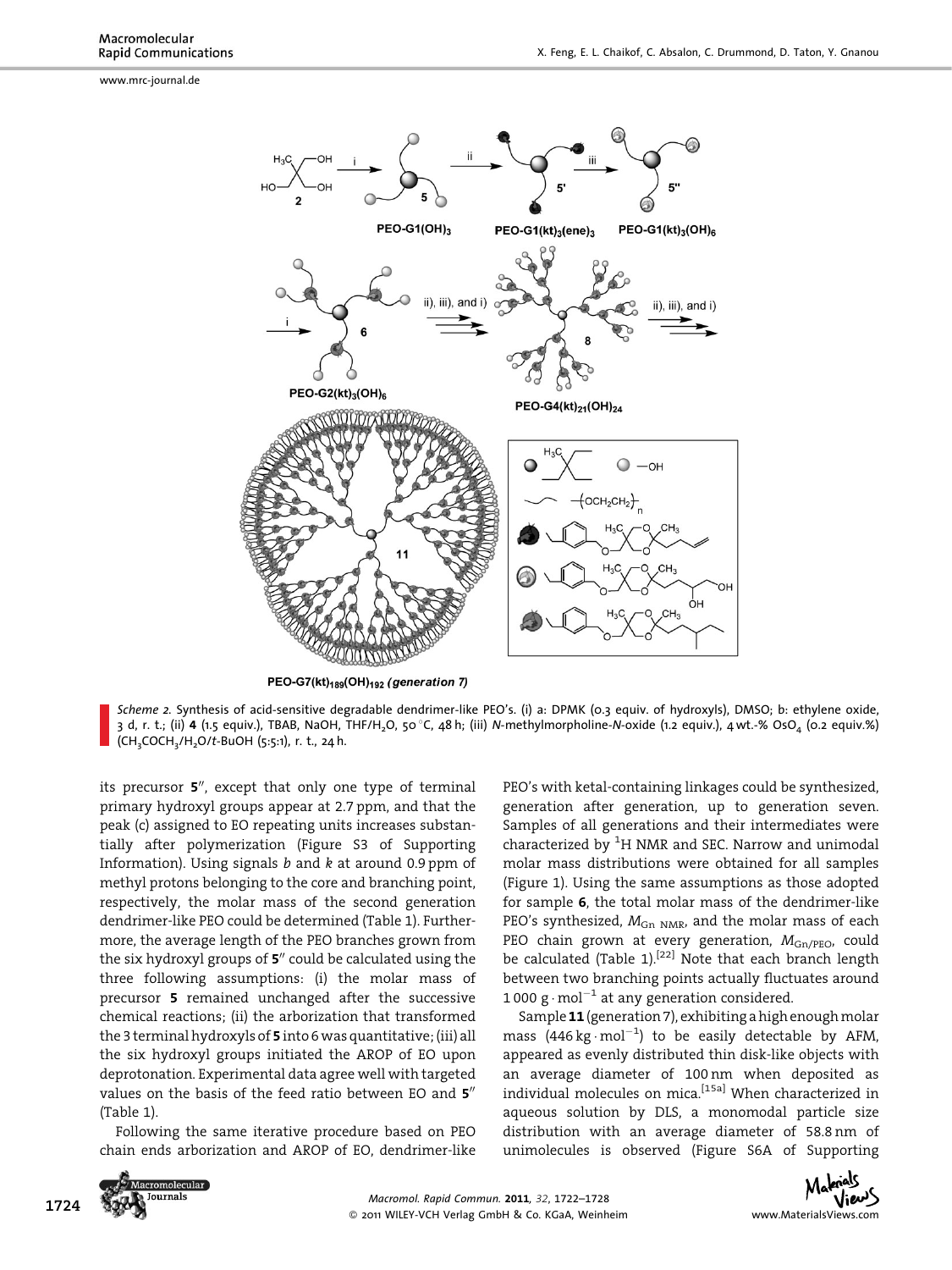

Figure 1. SEC traces (DMF) of dendrimer-like PEO's from generations 1–7 (from right to left), using RI detection (see also Table 1).

Information). This is consistent with the molecular structure and AFM results (Figure S6B of Supporting Information).

The degradation behavior of three representative dendrimer-like PEO's, 6, 7, 11 was next evaluated under extreme acidic conditions ( $pH = 1$ ). Complete cleavage of ketal groups is expected to give rise to a mixture of different kinds of PEO branches (see Scheme S1 of Supporting Information). For instance, in the case of 7 and 11, along with the three-arm PEO, 12, two different two-armed PEOs, 13 and 14, respectively, should be formed after complete degradation of the parent dendrimer. The three types of PEO branches correspond, respectively, to the PEO star precursor located at the core, to inner PEO arms and to PEO arms located in the peripheral layers. For 6, however, only 12 and 14 are generated upon degradation. As the generation number increases, the content of 12 in the final mixture decreases.

Products recovered after degradation were characterized by <sup>1</sup>H NMR spectroscopy (Figure S4 of Supporting Information), in which the peak due to the methyl groups connected to the ketal ring disappears completely, confirming the complete degradation. This is also illustrated by GPC showing a monomodal, symmetric, and narrow distribution of degradation products (Figure S5 of Supporting Information). The apparent molar mass of the products of degradation is around 2 000 g $\cdot$  mol $^{-1}$ , corresponding to two-armed PEO's. Because the  $\overline{M}_n$  value of 12 and 14 revolves around 3 400 and 2 300  $\rm g \cdot mol^{-1}$ , their higher proportion in 6 comparatively to 7 and 11 results in a broader dispersity in the case of the degradation products of 6 compared to those of 7 and 11.

MALDI-TOF mass spectrometry provided a even more accurate insight into the internal structure of these dendrimer-like PEO's (Figure S7 of Supporting Information). For the parent sample 6, two populations of degraded chains assignable to 12 and 14 are detected, whereas all the three populations corresponding to 12, 13, and 14 are observed from the degraded dendrimer-like PEO 7. As for sample 11, the proportion of 12 is too low to be detected and only the two populations of 13 and 14 can be identified (Figure S7C of Supporting Information). By taking into account the terminal groups of the three kinds of PEO's produced after degradation, the experimental peak values appear in excellent agreement with those calculated from the expected structures (Scheme S1 of Supporting Information). It should be stressed that the two populations corresponding to 13 and 14 exhibit almost the same degrees of polymerization of EO ( $\overline{DP}$  = 44), which represents two times the value targeted for each branch (molar mass 1 000 g $\cdot$ mol $^{-1}$ ,

| Dendrimer-like<br>PEO samples | $\overline{M}_{n(NMR)}^{\rm al}$<br>$(X10^3)$ | Per PEO chain <sup>b)</sup>  |                                     | $\overline{M}_{n \text{ GPC}}$ | PDI  | $N_{OH}$ <sup>c)</sup> | $\overline{M}_{n \text{ GPC}}^{d)}$ |
|-------------------------------|-----------------------------------------------|------------------------------|-------------------------------------|--------------------------------|------|------------------------|-------------------------------------|
|                               |                                               | $\overline{M}_{\rm n\,theo}$ | $\overline{M}_{n \text{ NMR}}^{a)}$ | $(X10^3)$                      |      |                        |                                     |
| $G1(OH)_{3}$ (5)              | 2.70                                          | 1000                         | 860                                 | 2.02                           | 1.06 | 3                      |                                     |
| $G2(kt)_{3}(OH)_{6}(6)$       | 10.6                                          | 1000                         | 1140                                | 7.80                           | 1.06 | 6                      | 1 840/1.12                          |
| $G3(kt)_{9}(OH)_{12}$ (7)     | 24.7                                          | 1000                         | 1020                                | 16.1                           | 1.05 | 12                     | 1 750/1.11                          |
| $G4(kt)_{21}(OH)_{24}(8)$     | 53.9                                          | 1000                         | 1070                                | 30.8                           | 1.05 | 24                     |                                     |
| $G5(kt)_{45}(OH)_{48}$ (9)    | 111                                           | 1000                         | 1040                                | 48.8                           | 1.06 | 48                     |                                     |
| $G6(kt)_{93}(OH)_{96}(10)$    | 229                                           | 1000                         | 1060                                | 82.2                           | 1.08 | 96                     |                                     |
| $G7(kt)_{189}(OH)_{192}(11)$  | 446                                           | 1000                         | 950                                 | 124                            | 1.09 | 192                    | 1 780/1.05                          |

Table 1. Molecular characteristics of ketal-containing dendrimer-like PEO's, before and after degradation.

a)The total molar masses were calculated by formula 1 and 2<sup>[22]</sup>; <sup>b)</sup>The average chain length grown from the precursors of their respective generations; <sup>c)</sup>Theoretical values of peripheral hydroxyl groups; <sup>d)</sup>GPC analysis results of degraded products of dendrimer-like PEO's.



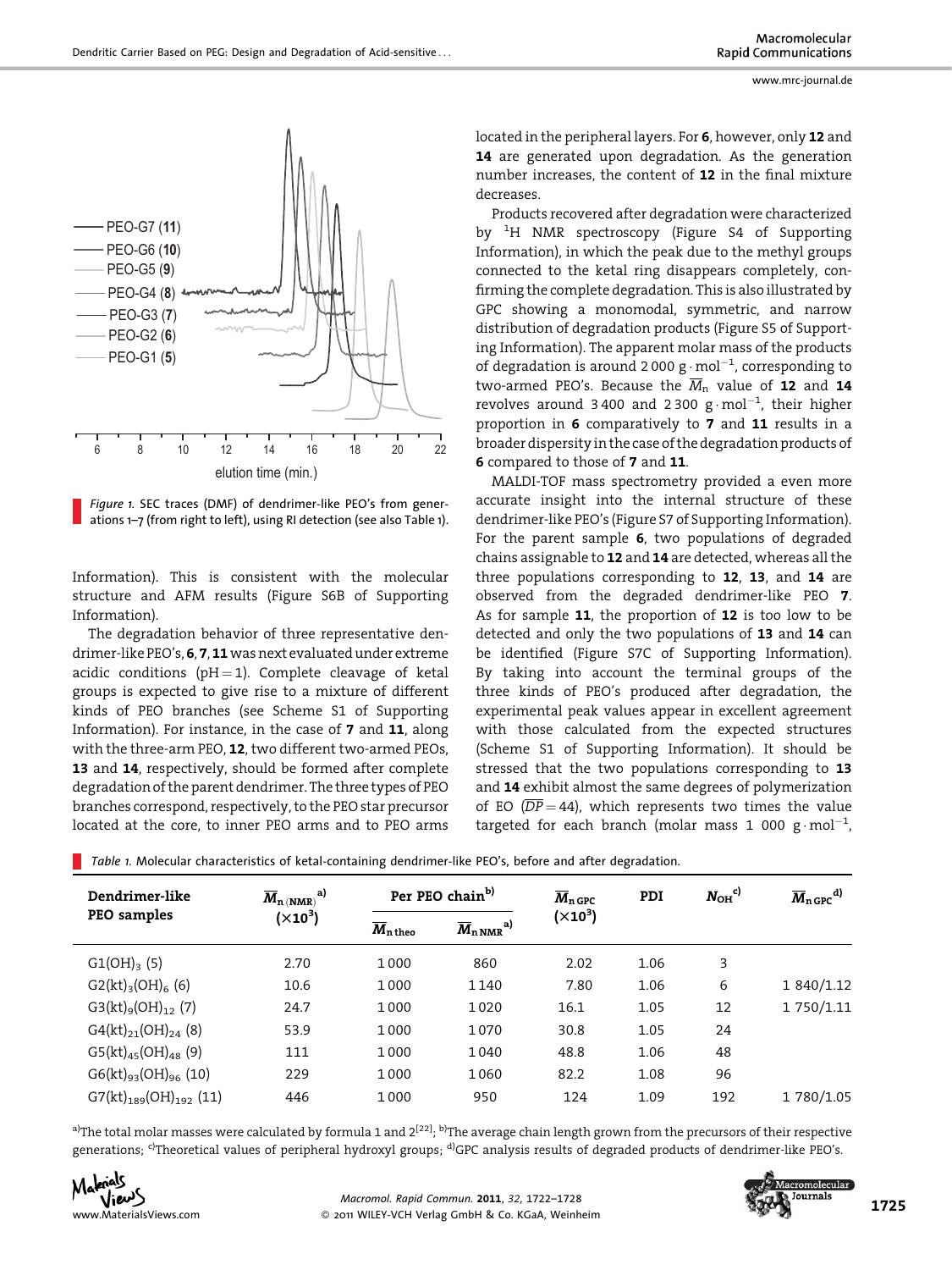www.mrc-journal.de

 $\overline{DP}$  22  $\pm$  1) during the polymerization of EO. This further corroborates the results determined by  $^{\rm 1}{\rm H}$  NMR (Table 1). Due to the presence of cleavable ketal linkages, a direct evidence of the uniformity of high generation dendrimer-like polymers prepared by a divergent strategy can thus be provided for the first time.

Next, we investigated the cleavage reaction of the ketal groups by  $^{\rm 1}$ H NMR spectroscopy at pH  $=$  5.5. The dendrimerlike PEO of the highest generation, **11** (446 kg  $\cdot$  mol $^{-1}$ ), was dissolved in a buffer solution of pH 5.5 and transferred into an NMR tube. For comparison purpose, the same sample was placed under neutral conditions. Because of the formation of a ketone upon acidic cleavage, the signal of the methyl group connected to the ketone function was detected at 2.22 ppm without any interference (Figure S4 of Supporting Information). The dendrimer-like PEO underwent a fast degradation up to 65%, during the first 80 h (Figure S8 of Supporting Information). As the terminal groups of the dendritic PEG are OH functions, no hydrophobic effect is brought at the periphery of our dendrimer. Since no induction period was noted on the degradation profile (Figure S8 of Supporting Information), which could have reflected the fact that the aqueous acidic reagent could not easily access to the periphery, it is likely that both the peripheral ketal groups and those of the interior of the dendritic scaffolds are similarly accessible. Most of the ketal moieties (90%) could be hydrolyzed after 1 week. The sample used in this investigation with its high molar mass and degree of branching was actually found to exhibit a

similar degradation pattern at pH 5.5 to that of a linear cleavable homolog, as reported by Duncan and coworkers<sup>[13c]</sup> In the latter case, however, the degradation was observed under neutral conditions. In our case, no degradation product was observed from the dendrimer-like PEO placed during one week under the same neutral conditions, whereas degradation occurred smoothly at pH 7.4 from the linear homologs, with a noticeable degradation over a 3 week period. The globular structure of the dendrimer-like PEO may well have protected the inner ketal rings from hydrolysis under neutral conditions. Since such high molar mass dendrimer-like PEO's could be cleaved under weak acidic conditions, this type of PEO thus appears suitable as drug delivery scaffold with molar mass greater than the renal threshold, without concern that a storage disease syndrome might emerge on repeated administrations.[4]

The course of the degradation of  $11$  was finally monitored by AFM, providing a direct means of visualization of the induced change of morphology. Upon exposition of freshly cleaved graphite to a solution of 11, objects of 120–140 nm diameter and few Ångströms height were observed on the mica surface upon analysis by AFM. A typical example is presented in Figure 2A, B. No modification of the adsorbed objects was detected 16 h after rinsing with a 0.1 <sup>M</sup> LiCl solution at neutral pH. In stark contrast, they progressively decomposed after the pH of the solution was reduced to 3.5; under these conditions, the degradation process could be easily monitored in a reasonable time scale by AFM.



Figure 2. Adsorption on graphite and acid-induced degradation of PEO-G7(kt)<sub>189</sub>(OH)<sub>192</sub> 11. (A) Deflection AFM micrograph showing an individual molecule adsorbed nearby a step in the graphite substrate. (B) Height profile along the dashed line. (C–F) Sequence of deflection AFM micrographs measured at 15 min interval. The first image was measured 40 min after exposure of the dendrimer-like PEO coated graphite substrate to an acid aqueous environment (pH 3.5).



Address Macromol. Rapid Commun. 2011, 32, 1722–1728<br>
2011 Wiley-VCH Verlag GmbH & Co. KGaA, Weinheim www.MaterialsViews.com © 2011 WILEY-VCH Verlag GmbH & Co. KGaA, Weinheim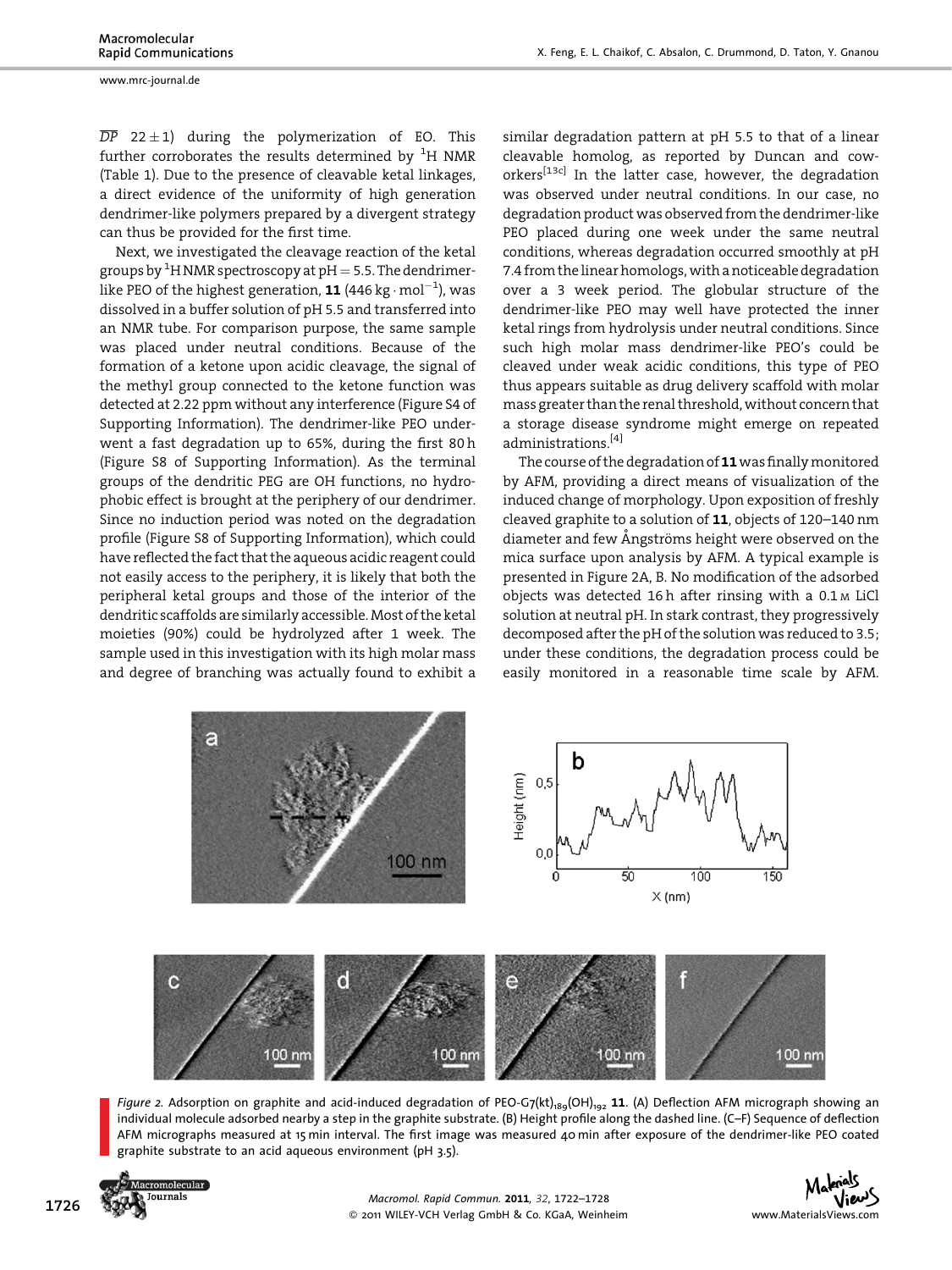Panels C–F in Figure 2 show a sequence of AFM deflection micrographs taken at 15 min intervals at the same place on the graphite substrate, starting 40 min after exposing the preadsorbed dendrimer-like PEO molecules to acidic environment. The size of the molecule adsorbed nearby a step in the graphite surface gradually decreased; it eventually disappeared after 1 h of exposure to acid. These results establish the fact that our ketal-containing dendrimer-like PEO's can be degraded under acidic conditions. A more systematic investigation into the kinetics of the degradation under physilogical conditions

## Conclusion

is in progress.

Acid-sensitive dendrimer-like PEO's were synthesized by AROP of EO and quantitative functionalization/arborization reaction, using a purposely designed ABC-type branching agent featuring an acid sensitive ketal group. The well-defined structure of these dendrimer-like polymers could be attested through their characterization by NMR, SEC, and MALDI-TOF MS, and be further supported by analysis of the products of degradation. This is the first time that a direct evidence is provided about the uniformity of the branches constituting dendrimerlike polymers synthesized through an iterative divergent methodology. The degradation of the seventh generation dendrimer-like PEO, whose initial molar mass reaches a value as high as 446  $kg \cdot mol^{-1}$ , occurs readily under acidic conditions, with a behavior similar to its linear homolog placed under similar conditions when end-fitted with the proper drug and appropriate receptor-targeting ligands. Although a more systematic investigation into the degradation profile as a function of pH and the generation number is needed, these high molar mass, multifunctional biodegradable dendritic PEGs thus fulfill the requirements of polymer carriers, and are expected to serve as a stable polymer-conjugate unimolecular nanoparticles in drug delivery applications. Work is in progress to conjugate targeting molecules at their periphery by chemical modification of the terminal OH groups, while the presence of the phenyl groups at the branching points could be beneficial to encapsulate a drug at the interior of these dendrimers.

Acknowledgements: The authors are grateful to the National Institute for Health for the financial support of this work (Program No. 5R01 RR14190-04).

Received: July 12, 2011; Published online: September 14, 2011; DOI: 10.1002/marc.201100459

Keywords: biodegradable; branching; dendrimer; ketal; poly- (ethylene oxide)

- [1] H. Ringsdorf, J. Polym. Sci. Polym. Symp. 1975, 51, 135.
- [2] a) M. J. Vicent, R. Duncan, Trends Biotechnol. 2006, 24, 39; b) R. Duncan, Natl. Rev. Drug Discovery 2003, 2, 347; c) J. Khandare, T. Minko, Prog. Polym. Sci. (Oxford) 2006, 31, 359; d) R. Haag, F. Kratz, Angew. Chem., Int. Ed. 2006, 45, 1198; e) G. Pasut, F. M. Veronese, Prog. Polym. Sci. (Oxford) 2007, 32, 933; f) C. Li, S. Wallace, Adv. Drug Delivery Rev. 2008, 60, 886.
- [3] H. Maeda, J. Fang, T. Inutsuka, Y. Kitamoto, Int. Immunopharmacol. 2003, 3, 319.
- [4] a) L. Seymour, R. Duncan, J. Strohalm, J. Kopecek, J. Biomed. Mater. Res. 1987, 21, 1341; b) P. Goddard, I. Williamson, J. Brown, L. Hutchinson, J. Nicholls, K. Petrak, J. Bioact. Compat. Polym. 1991, 6, 4.
- [5] P. Schneider, T. A. Korolenko, U. Busch, Microsc. Res. Technol. 1997, 36, 253.
- [6] a) N. Kumar, R. S. Langer, A. J. Domb, Adv. Drug Delivery Rev. 2002, 54, 889; b) J. Heller, J. Barr, S. Y. Ng, H.-R. Shen, K. Schwach-Abdellaoui, S. Emmahl, A. Rothen-Weinhold, R. Gurny, Euro. J. Pharm. Biopharm. 2000, 50, 121; c) M. Vert, Biomacromolecules 2005, 6, 538; d) O. Coulembier, P. Degée, J. L. Hedrick, P. Dubois, Prog. Polym. Sci. (Oxford) 2006, 31, 723; e) V. P. Torchilin, T. S. Levchenko, K. R. Whiteman, A. A. Yaroslavov, A. M. Tsatsakis, A. K. Rizos, E. V. Michailova, M. I. Shtilman, Biomaterials 2001, 22, 3035; f) H. Y. Lee, S. A. Yu, K. H. Jeong, Y. J. Kim, Macromol. Res. 2007, 15, 547; g) L. S. Nair, C. T. Laurencin, Prog. Polym. Sci. (Oxford) 2007, 32, 762; h) J. Kopeek, P. Kopeckova, T. Minko, Z.-R. Lu, Euro. J. Pharm. Biopharm. 2000, 50, 61; i) C. Li, Adv. Drug Delivery Rev. 2002, 54, 695; j) M. J. Roberts, M. D. Bentley, J. M. Harris, Adv. Drug Delivery Rev. 2002, 54, 459; k) S. Zalipsky, Adv. Drug Delivery Rev. 1995, 16, 157.
- [7] E. F. Jackson, E. Esparza-Coss, X. Wen, C. S. Ng, S. L. Daniel, R. E. Price, B. Rivera, C. Charnsangavej, J. G. Gelovani, C. Li, Int. J. Radiat. Oncol. Biol. Phys. 2007, 68, 830.
- [8] T. Etrych, M. Jelinkova, B. Ihova, K. Ulbrich, J. Controlled Release 2001, 73, 89.
- K. Knop, R. Hoogenboom, D. Fischer, U. Schubert, Angew. Chem., Int. Ed. 2010, 49, 6288.
- [10] a) N. Wang, A. Dong, M. Radosz, Y. Shen, J. Biomed. Mater. Res., A 2008, 84, 148; b) N. Wang, A. Dong, H. Tang, E. A. Van Kirk, P. A. Johnson, W. J. Murdoch, M. Radosz, Y. Shen, Macromol. Biosci. 2007, 7, 1187; c) M.-C. D. Clochard, S. Rankin, S. Brocchini, Macromol. Rapid Commun. 2000, 21, 853; d) J. Rickerby, R. Prabhakar, M. Ali, J. Knowles, S. Brocchini, J. Mater. Chem. 2005, 15, 1849; e) R. Tomlinson, J. Heller, S. Brocchini, R. Duncan, Bioconjugate Chem. 2003, 14, 1096; f) A. Braunova, M. Pechar, R. Laga, K. Ulbrich, Macromol. Chem. Phys. 2007, 208, 2642.
- [11] a) C. J. Hawker, F. Chu, P. J. Pomery, D. J. T. Hill, Macromolecules 1996, 29, 3831; b) S. Unal, Q. Lin, T. H. Mourey, T. E. Long, Macromolecules 2005, 38, 3246; c) A. Mero, O. Schiavon, G. Pasut, F. M. Veronese, E. Emilitri, P. Ferruti, J. Bioact. Compat. Polym. 2009, 24, 220; d) J. Fu, J. Fiegel, J. Hanes, Macromolecules 2004, 37, 7174; e) M. Nagata, S. Hizakae, J. Polym. Sci., Part A: Polym. Chem. 2003, 41, 2930; f) M. Nagata, S. Hizakae, Macromol. Biosci. 2003, 3, 412.